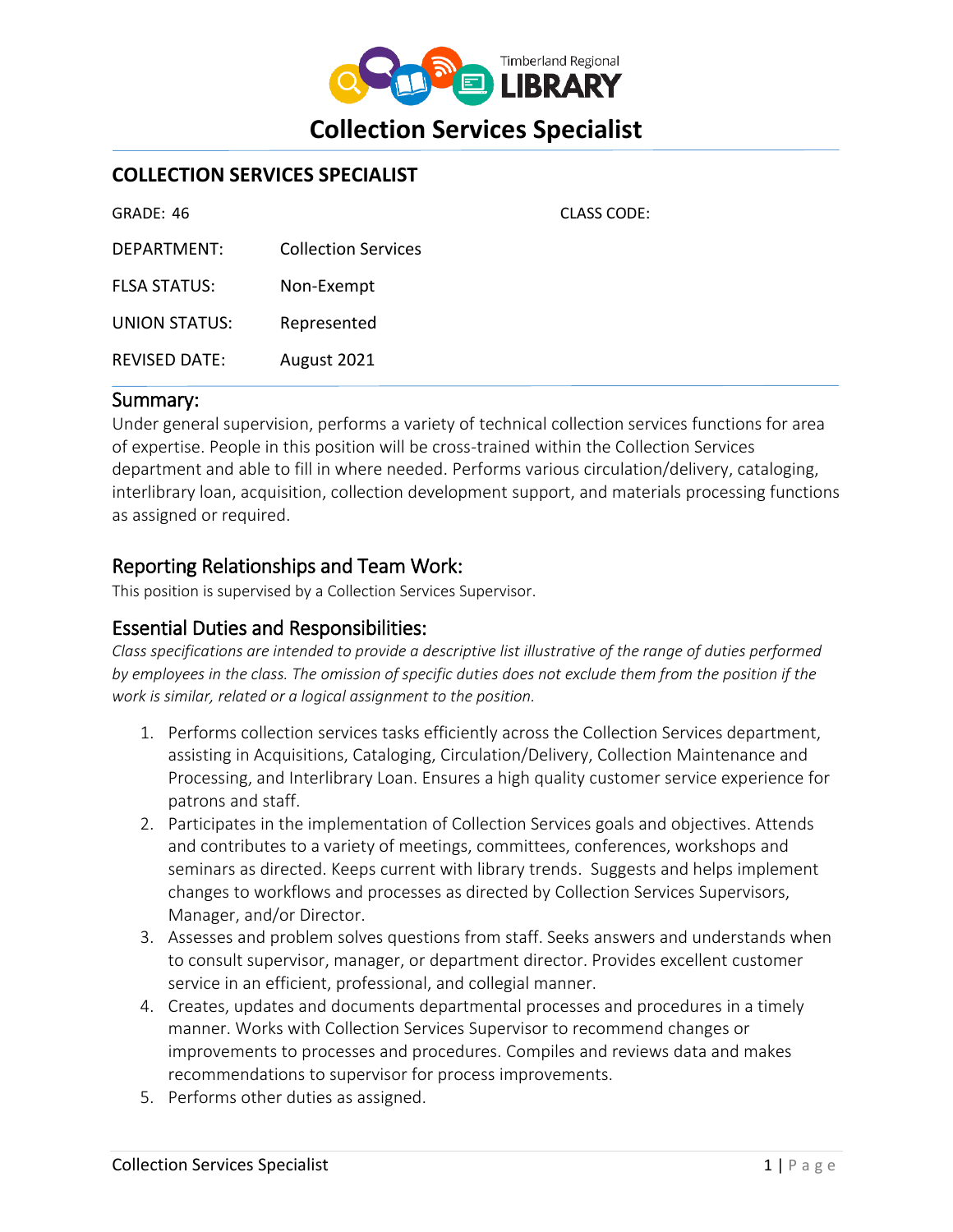#### INTERLIBRARY LOAN/CIRCULATION/DELIVERY:

- 1. Coordinates, schedules, processes and fulfills library's internal and external shipments, which includes processing, sorting, and receiving incoming mail, packages, interlibrary loans and district materials to Service Center and branch staff. Serves as contact with all courier services.
- 2. Researches and processes interlibrary loan requests, returns, and patron purchase requests. Conducts routine to advanced research to identify and locate and availability of various types of materials. Tracks and updates status of materials. Reviews and processes issues with lost or damaged items. Interprets and explains interlibrary loan policies and procedures to patrons and library staff in the absence of Collection Services Supervisor.
- 3. Performs circulation function and fulfills requests for items held at the Service Center, such as PageTurner Kits, Senior Connect Kits, storage and professional collection items. Responds to questions about circulation from the Service Center. Provides assistance with maintaining these collections and consults with Collection Development Librarians, Collection Services Manager, or department director as needed.

### ACQUISITIONS/CATALOGING/ COLLECTION MAINTENANCE AND PROCESSING:

- 1. Creates, updates, and maintains order records; creates, downloads, merges, and deletes bibliographic records in relation to acquisition orders. Performs advance research and maintenance on defective, delayed, or canceled orders using order databases, status reports, and websites. Contacts vendors as needed.
- 2. Maintains and modifies bibliographic records in ILS. Constructs, identifies, recalls and corrects call numbers and cataloging errors. Classifies, catalogs and physically processes specialized or unique collections.
- 3. Determines whether current holdings meet established requirements for withdrawal or inclusion in the collection and sort them based on current collection guidelines and weeding and rebalancing data tools.
- 4. Processes and labels materials according to TRL district specifications in a timely, efficient manner.
- 5. Effectively coordinates, maintains, and updates district periodical subscriptions including: catalogs, edits, and updates periodical listing online; forecasts and tracks periodical budgets; verifies branch subscriptions. Claims missing issues. Responds to library staff inquiries and concerns involving periodicals.

# Core Skills and Qualities:

*Complete definitions are included on the TRL evaluation form. Employees are expected to demonstrate the following qualities at all times:*

- 1. Establish and maintain effective working relationships with internal staff, outside organizations, and the general public.
- 2. Positively reflect TRL's mission, vision, and values to the staff and public.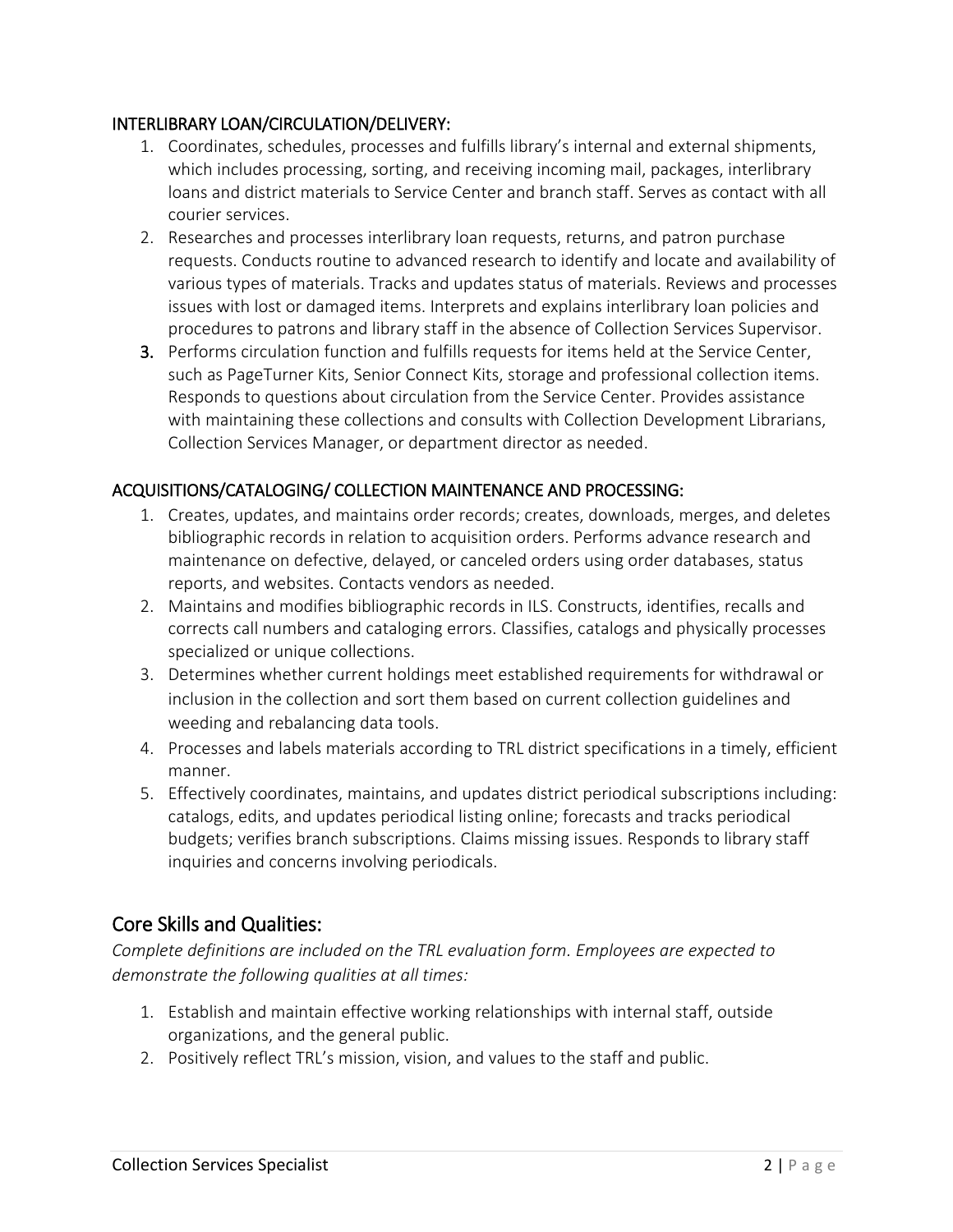- 3. Effective organizational and time management skills, including the ability to multitask, manage multiple projects at the same time and adapt to changing priorities to meet demands of the department.
- 4. Communicate effectively and efficiently verbally and in writing.
- 5. Demonstrate quality customer service.
- 6. Exhibit reliability and dependability. Demonstrate punctuality and regular and consistent attendance.
- 7. Demonstrate a positive attitude and flexibility.
- 8. Work well with others, show respect, contribute to the team.

# Required Knowledge, Skills, and Abilities:

*Employees are expected to perform or possess the following:*

- 1. Ability to work independently and innovatively in a variety of situations.
- 2. Understanding of acquisitions, cataloging, circulation/delivery, interlibrary loan, and collection maintenance principles and procedures.
- 3. Library processes, policies, and procedures relative to areas of assignment.
- 4. Industry rules and standards governing collection management activities.
- 5. Customer service standards and procedures.
- 6. Participating in the development/implementation of departmental goals, policies, and procedures.
- 7. Establishing and maintaining effective working relationships with library and department staff, other library systems, library patrons, volunteers, Friends organizations and Boards, vendors and professional organizations.

# Technology Requirements:

# Required:

- Use of standard office equipment, including but not limited to Personal Computer and related software packages to perform analysis, information retrieval and tracking.
- Library technology, resources, databases and software. [depending on need of the department at time of posting: could include: OCLC Worldshare, Tipasa; Worldcat; OCLC Connexion, Catalogers Desktop, Web Dewey, MarcEdit; Sirsi Dynix Symphony or other integrated library system.]
- Intermediate keyboard and data entry skills.
- Ability to navigate, search and use web functions and software applications (i.e., time and attendance systems, performance reviews).
- Basic Microsoft Office Suite skills (e.g., Outlook, Word, Excel) to satisfactorily complete job responsibilities.

### Desired:

Basic Microsoft SharePoint skills.